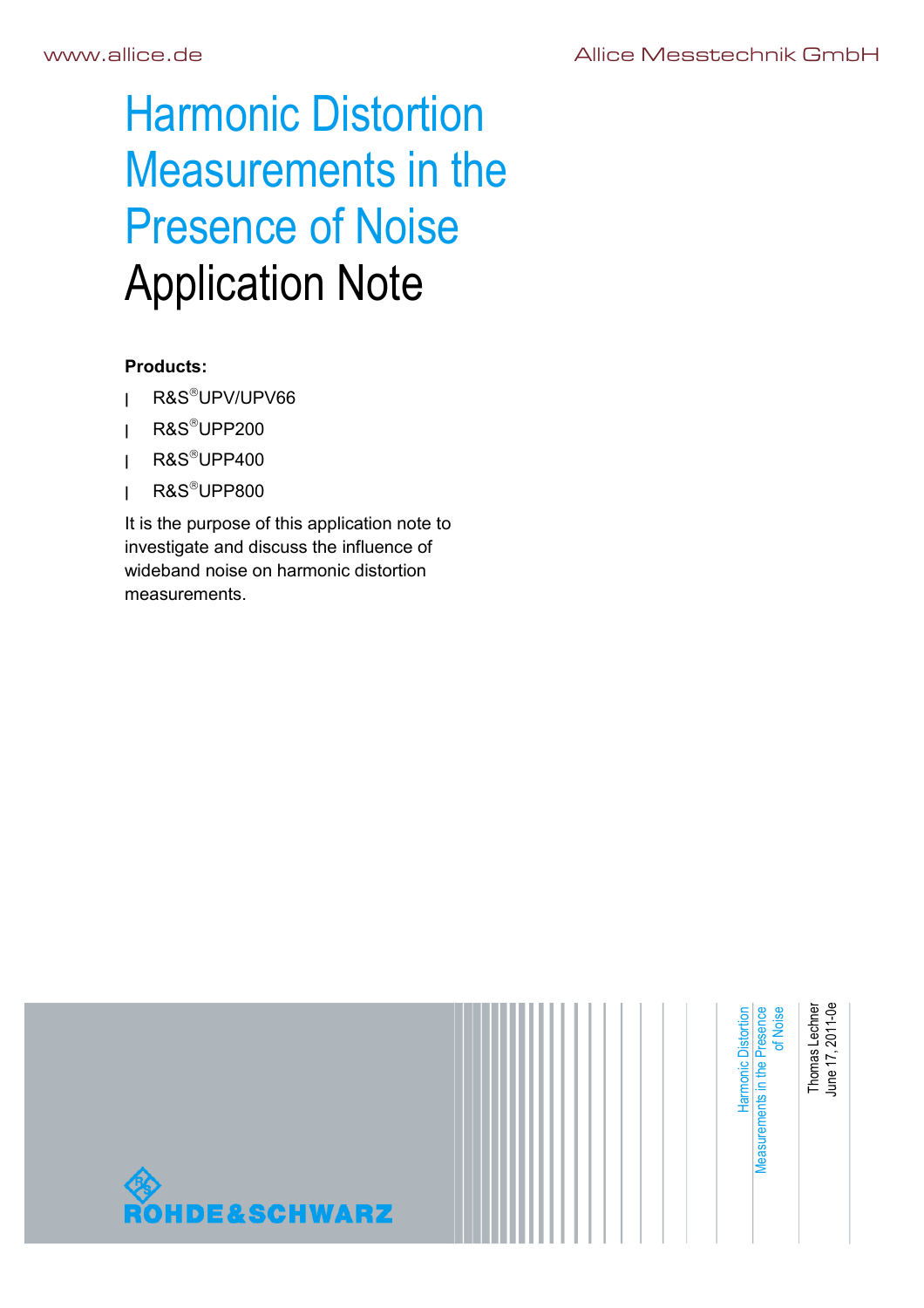Table of Contents

## **Table of Contents**

| 1            |                                                |  |
|--------------|------------------------------------------------|--|
| 1.1          |                                                |  |
| 1.2          |                                                |  |
| 1.2.1        |                                                |  |
| 1.2.2        |                                                |  |
| 1.2.3        |                                                |  |
| 1.3          | Measurement Method in Audio Analyzer R&S® UPV4 |  |
| 1.3.1        |                                                |  |
| 1.3.2        |                                                |  |
| 1.3.3        |                                                |  |
| 1.4          |                                                |  |
| 1.5          |                                                |  |
| 1.6          |                                                |  |
| $\mathbf{2}$ |                                                |  |
| 3            |                                                |  |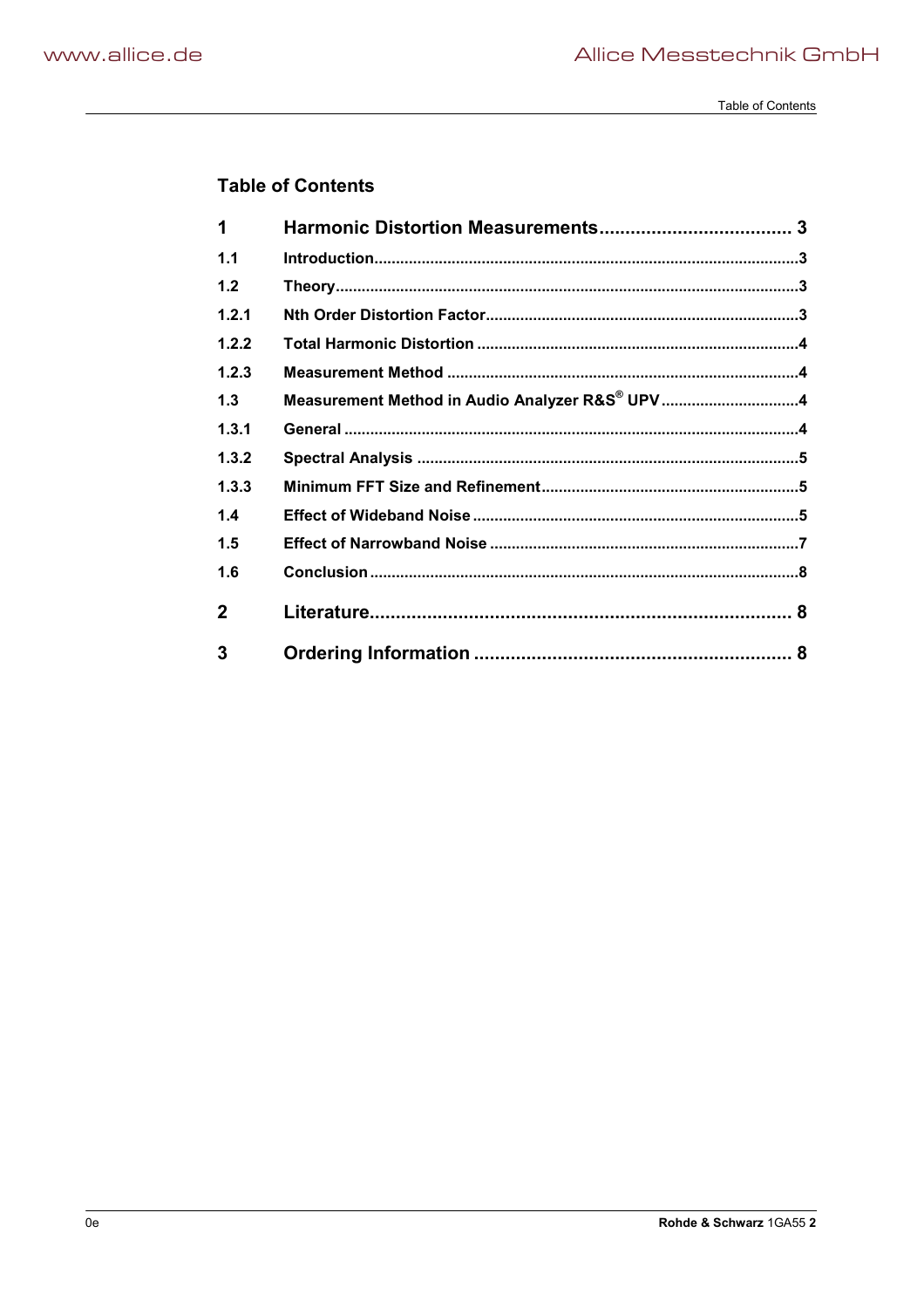## 1 Harmonic Distortion Measurements

## **1.1 Introduction**

Harmonic distortion measurements are usually performed on passive components like loudspeakers and with high test tone amplitude on active components like amplifiers. The validity of the distortion measurement result is based on the assumption that eventually present wideband noise has no influence on these results.

However, there are some digital or mixed signal audio devices with extremely low harmonic distortion like bitstream A/D and D/A converters and there are other devices with relatively low signal to noise ratio, like e.g. hearing aids at low input levels.

Instead of a pure harmonic distortion measurement, in most of these cases a combined measurement of noise and harmonic distortion is preferred, i.e. "total harmonic distortion plus noise" (THD+N) or "signal to noise and distortion" (SINAD), in which both distortion products and noise components are regarded together as "distortion plus noise".

If nevertheless a pure harmonic distortion measurement is performed on such devices, the result may by definition and nature of the measurement depend not only on the harmonic distortion alone, but also on the level of existing wideband noise.

It is the purpose of this application note to investigate and discuss the influence of wideband noise on harmonic distortion measurements.

## **1.2 Theory**

## **1.2.1 Nth Order Distortion Factor**

Nth order distortion factor is defined e.g. in different parts of IEC 60268 as the ratio between the RMS voltage of the nth harmonic and the total RMS voltage of the signal:

$$
d_n = \frac{V_{RMS,n}}{V_{RMS,total}} * 100\%
$$

or in logarithmic unit

$$
d_n = 20 \text{ *log}\left(\frac{V_{RMS,n}}{V_{RMS,total}}\right) dB
$$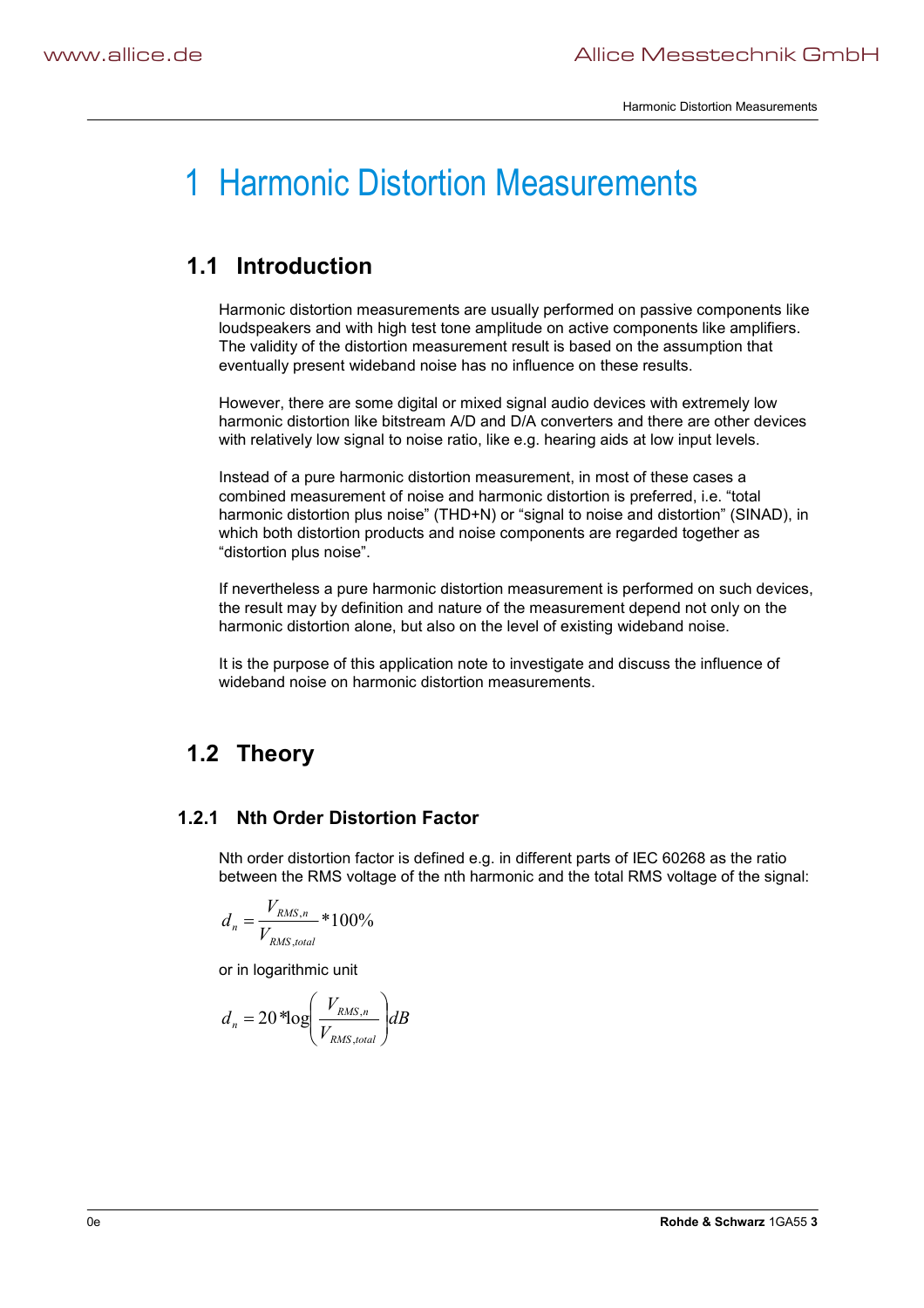### **1.2.2 Total Harmonic Distortion**

Accordingly, the total harmonic distortion (THD) is defined as the ratio between the RMS voltage of all distortion products and the total RMS voltage of the signal:

$$
d_n = \frac{\sqrt{V_{RMS,2}^2 + V_{RMS,3}^2 + \dots + V_{RMS,n}^2}}{V_{RMS,total}} * 100\%
$$

or in logarithmic unit

$$
d_n = 20 * \log \left( \frac{\sqrt{V_{RMS,2}^2 + V_{RMS,3}^2 + \dots + V_{RMS,n}^2}}{V_{RMS,total}} \right) dB
$$

This definition is taken as basis for the analyzer function "THD" in the UPV. It delivers distortion values  $\leq 100$  % corresponding to negative dB values. It should be noted that an alternative definition exists, wherein the RMS value of the distortion products is related to the RMS value of the fundamental instead of the total RMS value. This definition allows distortion values beyond 100 % and also positive dB values.

#### **1.2.3 Measurement Method**

The total RMS voltage of the distorted signal including fundamental is measured as *VRMStotal*.

The RMS value *VRMS, i* of the nth order harmonic is suggested to be measured each at the output of a suitable band-pass filter.

The measured RMS value *V<sub>RMS, i</sub>* of any harmonic does not change with the analysis bandwidth as long as the frequency of the harmonic is within the passband of the filter, and the distortion factor does not change.

The measured RMS level *V<sub>RMS, i noise* caused by wideband noise is determined by the</sub> effective bandwidth of the bandpass filter  $B_{\text{eff}}$ , and by the spectral noise density  $e_n$  in  $V/\sqrt{Hz}$  of the wideband noise at the input:

$$
V_{\rm RMS,i\_noise} = e_n \sqrt[k]{B_{\rm eff}}
$$

## **1.3 Measurement Method in Audio Analyzer R&S® UPV**

## **1.3.1 General**

Harmonic distortion measurement is implemented in the audio analyzer R&S<sup>®</sup> UPV in analyzer function "THD". Function result is the total harmonic distortion factor calculated from the harmonics specified in the "Meas Mode" field. Alternatively to the harmonic distortion factor, the absolute level of the specified distortion products can be determined and displayed. Nth order distortion factors or levels can be displayed simultaneously in one of the bargraph displays.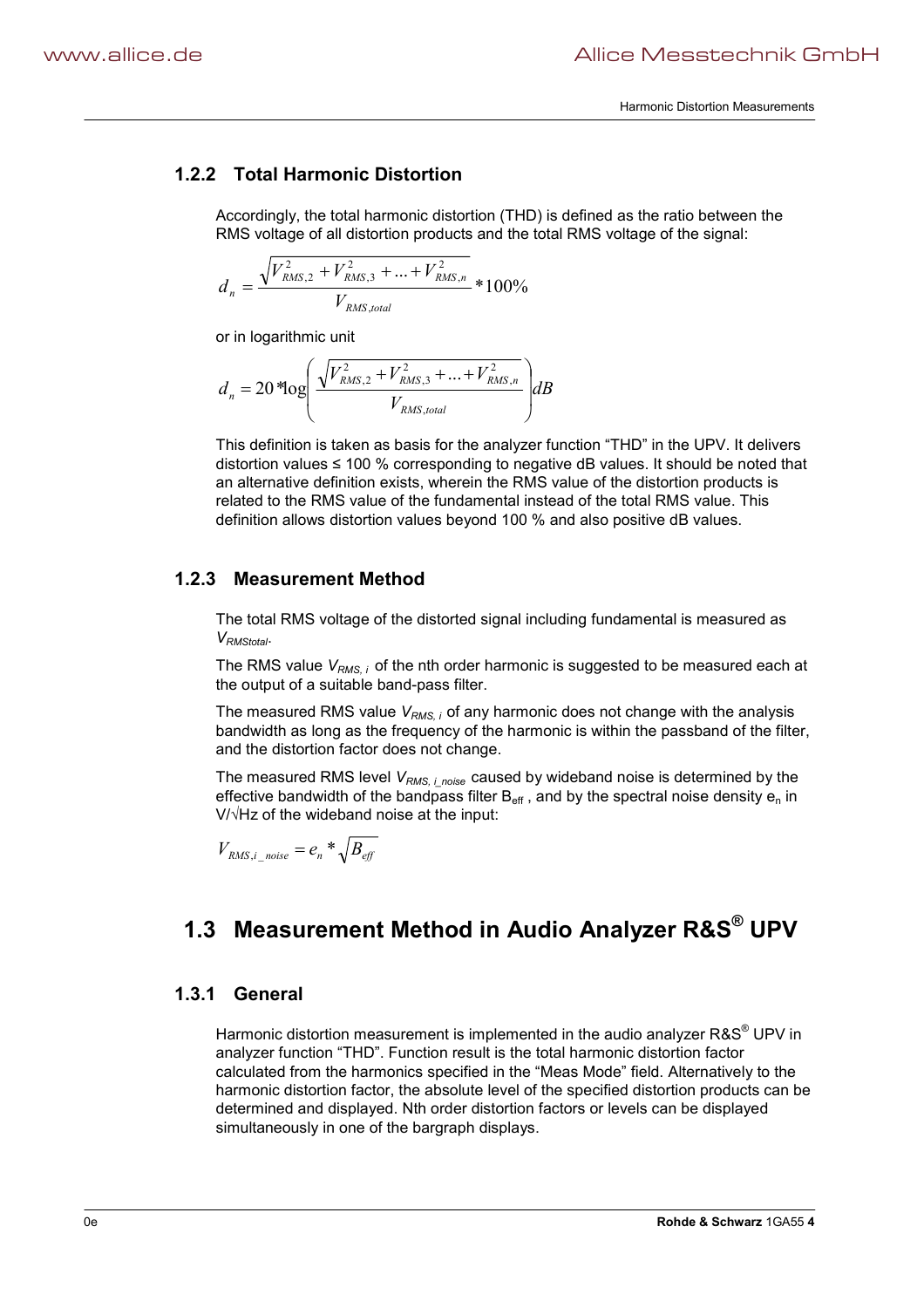## **1.3.2 Spectral Analysis**

The bandpass functionality required to determine the RMS values of the harmonics is implemented in this analyzer function in the form of a Fast Fourier Transform (FFT). Several FFT bins are combined for each of the required bandpass filters. The size of the FFT and consequently its frequency resolution is automatically determined from the fundamental frequency which is either measured ("Fundamental = Auto") or set as parameter ("Fundamental = Value" or tracked to the generator frequency "Fundamental = Gen Track") in the analyzer function panel. The frequency resolution and the selected windowing function determine the effective bandwidth of the bandpass filters.

The FFT spectrum used for the THD calculation can be displayed in the  $R\&S^{\circledast}$  audio analyzers UPV and UPP as "Post FFT".

#### **1.3.3 Minimum FFT Size and Refinement**

As can be seen from the above, using a large FFT size would be desirable for a good noise immunity of the measurement. However, a large FFT size means a long acquisition time, and therefore a compromise has to be found between noise immunity and measurement speed.

At medium and high frequencies the THD function of the audio analyzer R&S<sup>®</sup> UPV uses the specified minimum FFT size which can be seen when the "Post FFT" checkbox is activated. This minimum FFT size is optimized for both resolution and measurement speed. If the frequency resolution of the minimum FFT size is not sufficient to separate the harmonics for a given fundamental frequency, a larger FFT size is selected.

From firmware version 3.2.0 the UPV provides a parameter "Refinement" in the THD analyzer function. The FFT size determined automatically depending on the fundamental frequency is additionally enlarged by this refinement factor. If the enlarged FFT size is smaller than the specified minimum FFT size, the minimum FFT size is applied instead. The minimum FFT size is not affected by the refinement factor. It can be changed separately by activating the Post FFT and changing the parameter there.

## **1.4 Effect of Wideband Noise**

Wideband noise creates a level reading in the FFT at the harmonic frequencies which depends on the noise density and the effective bandwidth of the bandpass filters used to measure the RMS value  $V_{RMS, i}$  of each harmonic. If this noise level is not significantly below the level of the real harmonic, the reading of the single harmonic and total harmonic distortion is deteriorated. If the noise level is significantly higher than the level of the real harmonic, the distortion result is totally depending on the noise density and effective bandwidth. In this case doubling the FFT size yields the same THD result as the measurement with original FFT size and 3 dB higher S/N ratio.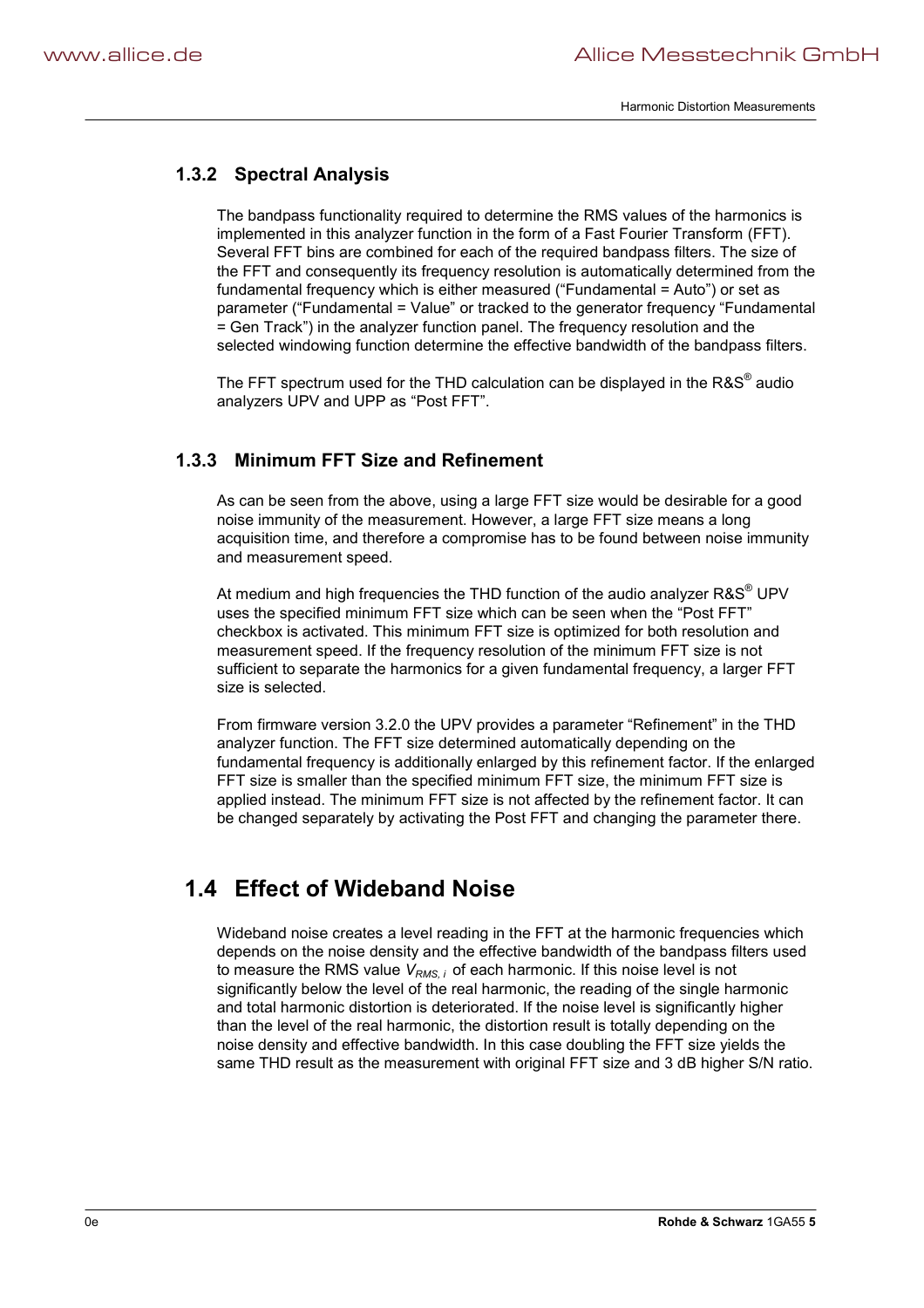To illustrate the interrelationship set forth above, a synthetic signal with d2 = 0.4 %, d3  $= 0.3$  % (i.e. THD = 0.5 %), mixed with white noise is subject to a THD measurement with the fundamental set to 1 kHz. Figure 1 shows the FFT spectra of such test signals yielding 50 dB, 32 dB and 20 dB S/N ratio in a 22 kHz bandwidth.



*Figure 1: FFT spectrum of synthetic test signal with 0.5 % THD and a S/N ratio of 50 dB, 32 dB and 20 dB. FFT size is 8k.* 

Figure 2 shows the THD reading for the synthetic test signal described above. The S/N ratio measured in a 22 kHz bandwidth is shown on the x- axis.



*Figure 2: THD result for a 1kHz signal with THD = 0.5%, depending on the S/N ratio* 

Down to a S/N ratio of about 50 dB, the THD measurement shows the expected result. Below 50 dB, the THD result is rising with decreasing S/N ratio. Below about 25 dB S/N ratio, the THD result is totally noise dominated and therefore doubling for each 6 dB decrease of S/N ratio.

At 1 kHz signal frequency, refinement 2 uses the same 8k FFT size which is specified as minimum FFT size. Therefore there is no difference between refinement 1 and refinement 2. Refinements 4 and 8 each reduce the THD by the same amount as would be the effect of 3 dB increase of S/N ratio.

#### 0e **Rohde & Schwarz** 1GA55 **6**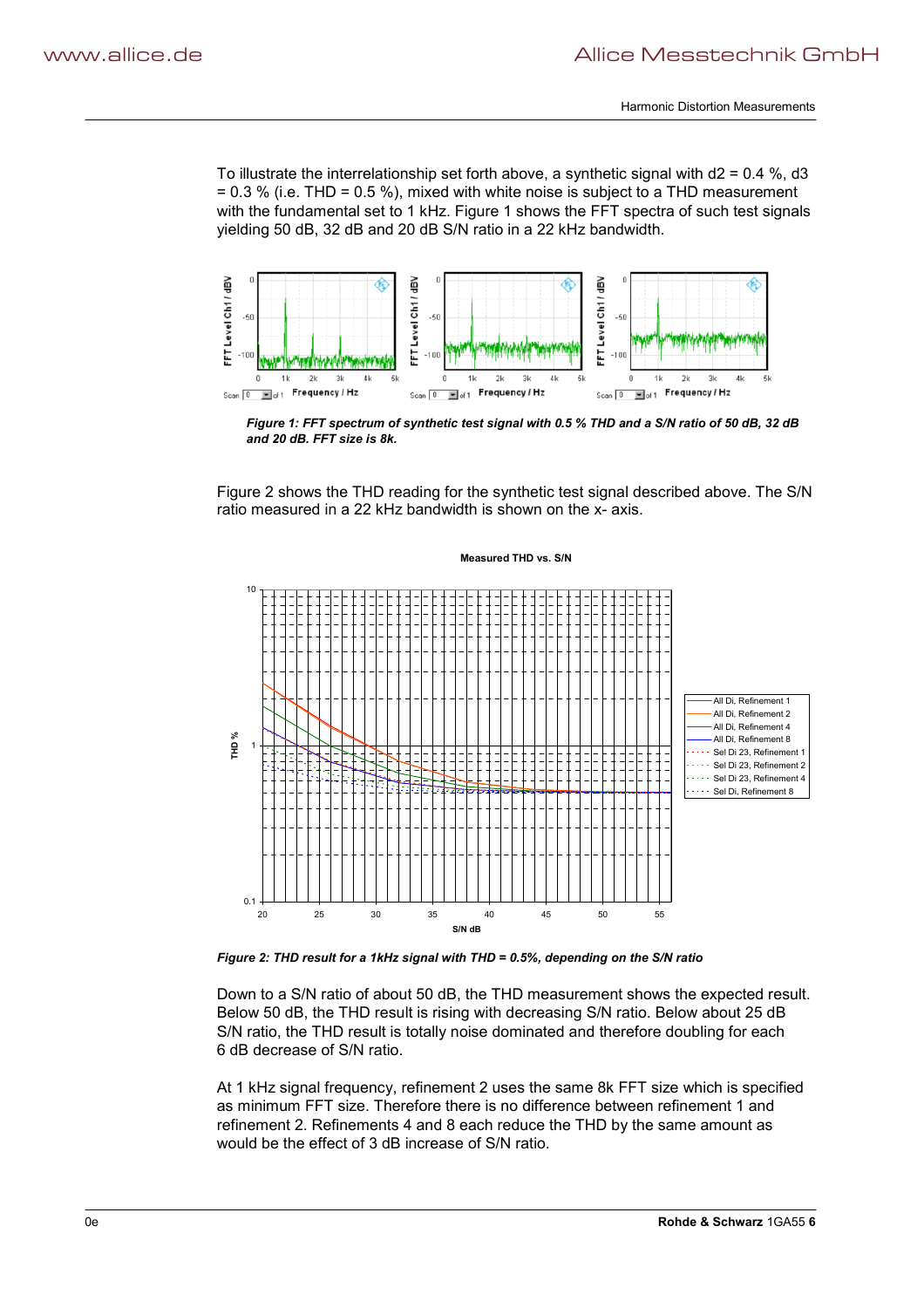Figure 2 shows a real-world example of a THD measurement swept over frequency, performed on a hearing aid at medium input level. Below about 2 kHz the measurement result is more or less noise-dominated. An increase of the FFT size by a factor of 2 reduces the THD result by a factor of about 1.4, corresponding to 3 dB difference.



*Figure 3: THD sweep over frequency with refinement 1 (light blue), 2 (dark blue), 4 (yellow) and 8 (pink)* 

The Post FFT in the R&S<sup>®</sup> audio analyzer UPV or UPP can be used to monitor the relation between harmonics and wideband noise like shown in figure 1. Activate Checkbox "Post FFT" in the analyzer function panel and click the "Show" button next to it. The configuration panel corresponding to the FFT graph can be opened by rightclicking into the FFT graph and choosing context menu item "Config".

## **1.5 Effect of Narrowband Noise**

Narrowband interference like mains hum can also have an influence on the harmonic distortion measurement result. Depending on the resolution of the FFT, the effect will stay constant as long as the frequency of the interferer falls within the same bin as (one of) the measured harmonics. It will disappear when the frequency of the interferer is outside the passband of the respective bandpass filter.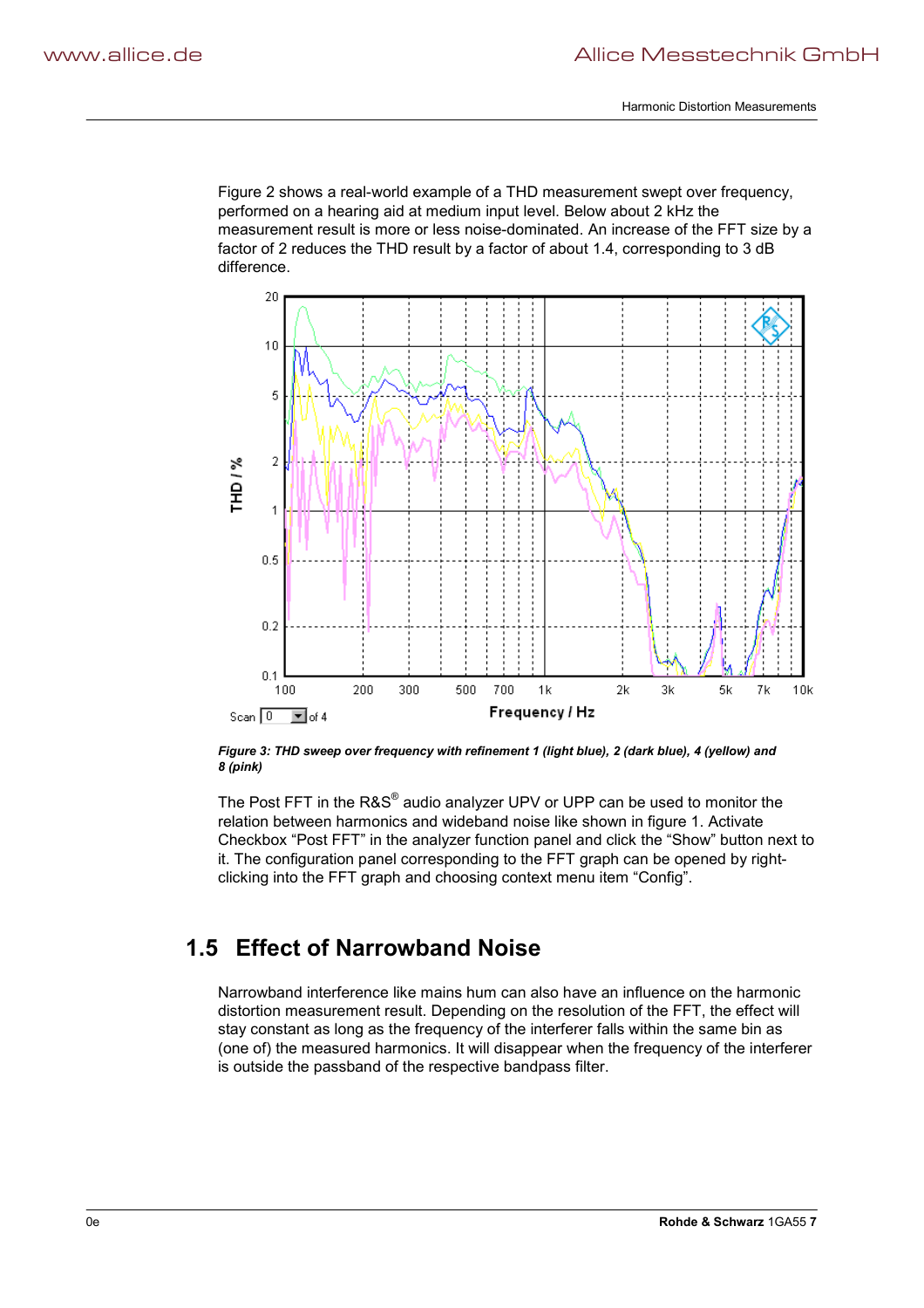Literature

## **1.6 Conclusion**

By definition and nature of harmonic distortion measurement, its result can be dominated by noise if the distortion factor and/or signal to noise ratio is low. Increasing the FFT size can help by reducing the spectral level of wideband noise and discriminating harmonics against narrowband noise.

The noise and harmonic distortion situation can be monitored by displaying the "Post FFT" spectrum.

## 2 Literature

- G IEC 60268-3:2001 Sound system equipment Part 3: Amplifiers
- G IEC 60268-4:2010 Sound system equipment Part 4: Microphones
- G IEC 60268-5:2003 Sound system equipment Part 5: Loudspeakers
- R&S UPV Operating Manual
- R&S UPP Operating Manual

## 3 Ordering Information

| <b>Audio Analyzer</b> |                                                           |              |  |  |
|-----------------------|-----------------------------------------------------------|--------------|--|--|
| <b>Type</b>           | <b>Designation</b>                                        | Order No.    |  |  |
| <b>UPV</b>            | Audio analyzer, analog<br>interfaces, DC to 250 kHz       | 1146.2003.02 |  |  |
| UPV66                 | Audio analyzer, without display,<br>keyboard and CD drive | 1146,2003.66 |  |  |
| <b>UPP200</b>         | Audio Analyzer two channels                               | 1411.1003.02 |  |  |
| <b>UPP400</b>         | Audio Analyzer four channels                              | 1411.1003.04 |  |  |
| <b>UPP800</b>         | Audio Analyzer eight channels                             | 1411.1003.08 |  |  |